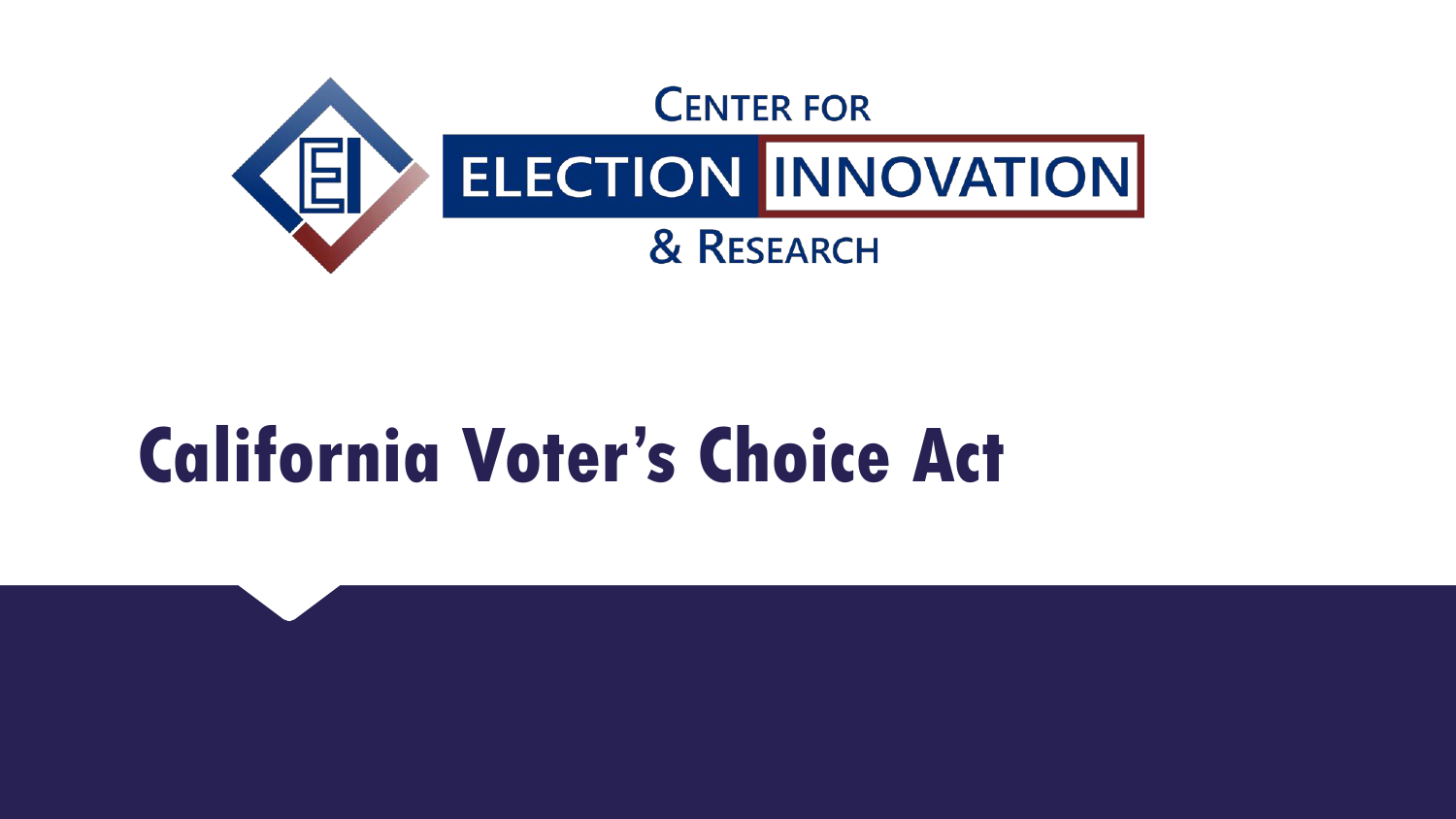# **Voter Turnout**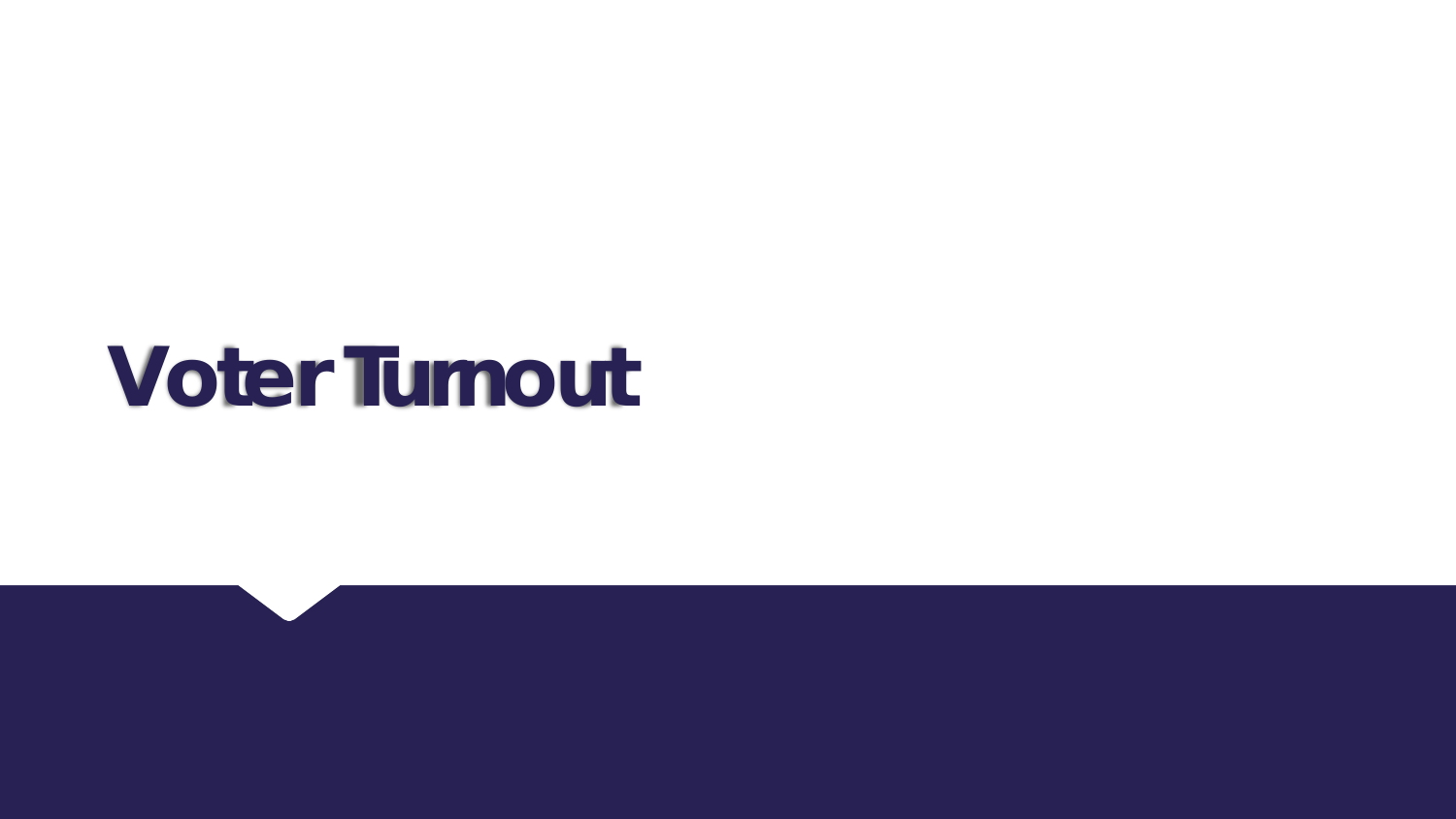

60%

#### **Turnout (% of Eligible Voters)**



■ Primary % Turnout ■ General % Turnout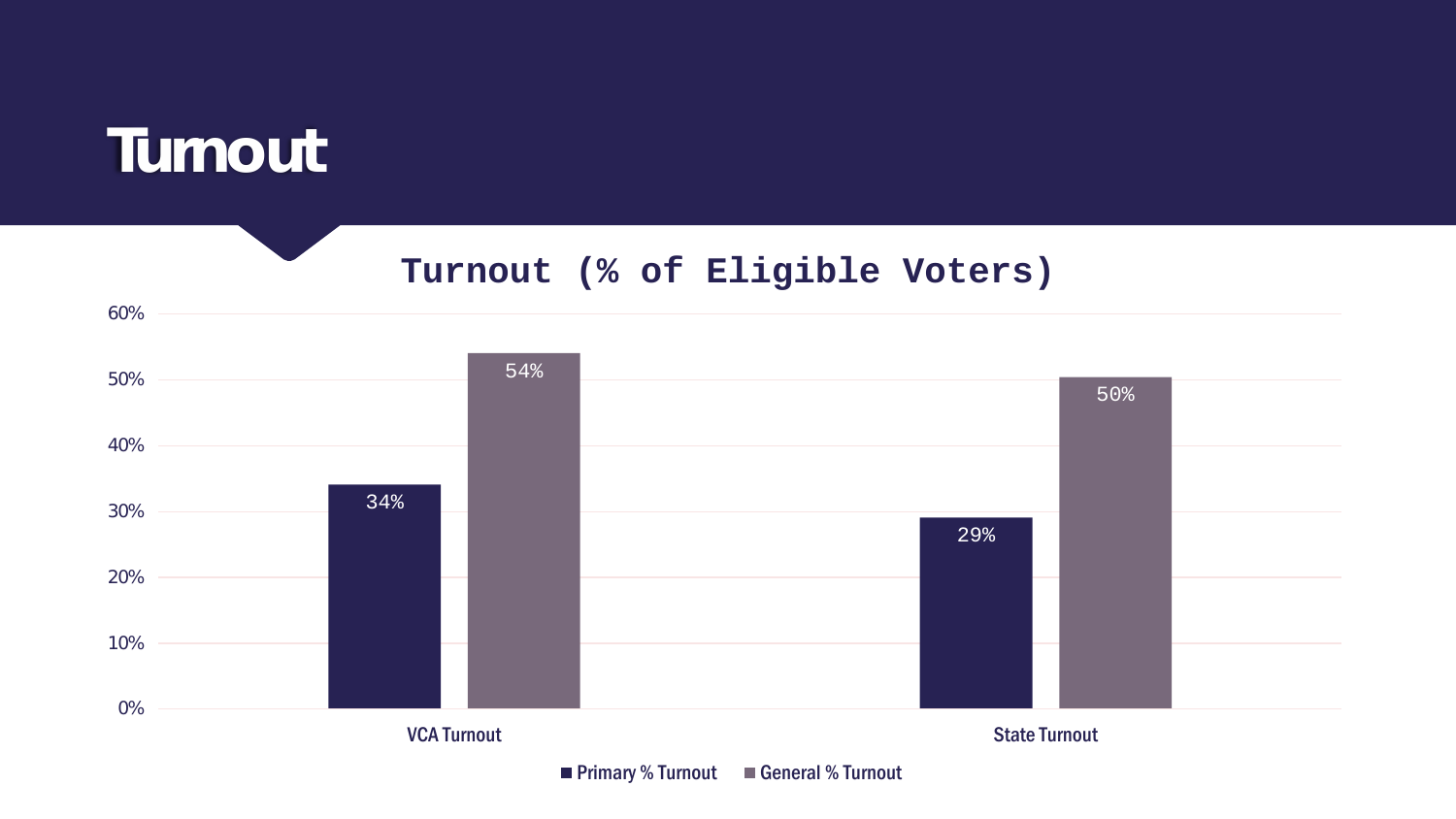## **Comparing Past Primary Election Turnout**

|                  | Difference 2010-<br>2018 |        | Difference 2014-<br>2018 |        |
|------------------|--------------------------|--------|--------------------------|--------|
| Madera           |                          | 2.11%  |                          | 11.55% |
| Napa             |                          | 10.38% |                          | 19.50% |
| Nevada           |                          | 3.02%  |                          | 18.32% |
| Sacramento       |                          | 6.06%  |                          | 17.16% |
| San Mateo        |                          | 10.86% |                          | 23.64% |
| Total VCA        |                          | 7.29%  |                          | 18.87% |
| Statewide        |                          | 6.71%  |                          | 19.51% |
| VCA VS Statewide |                          |        |                          |        |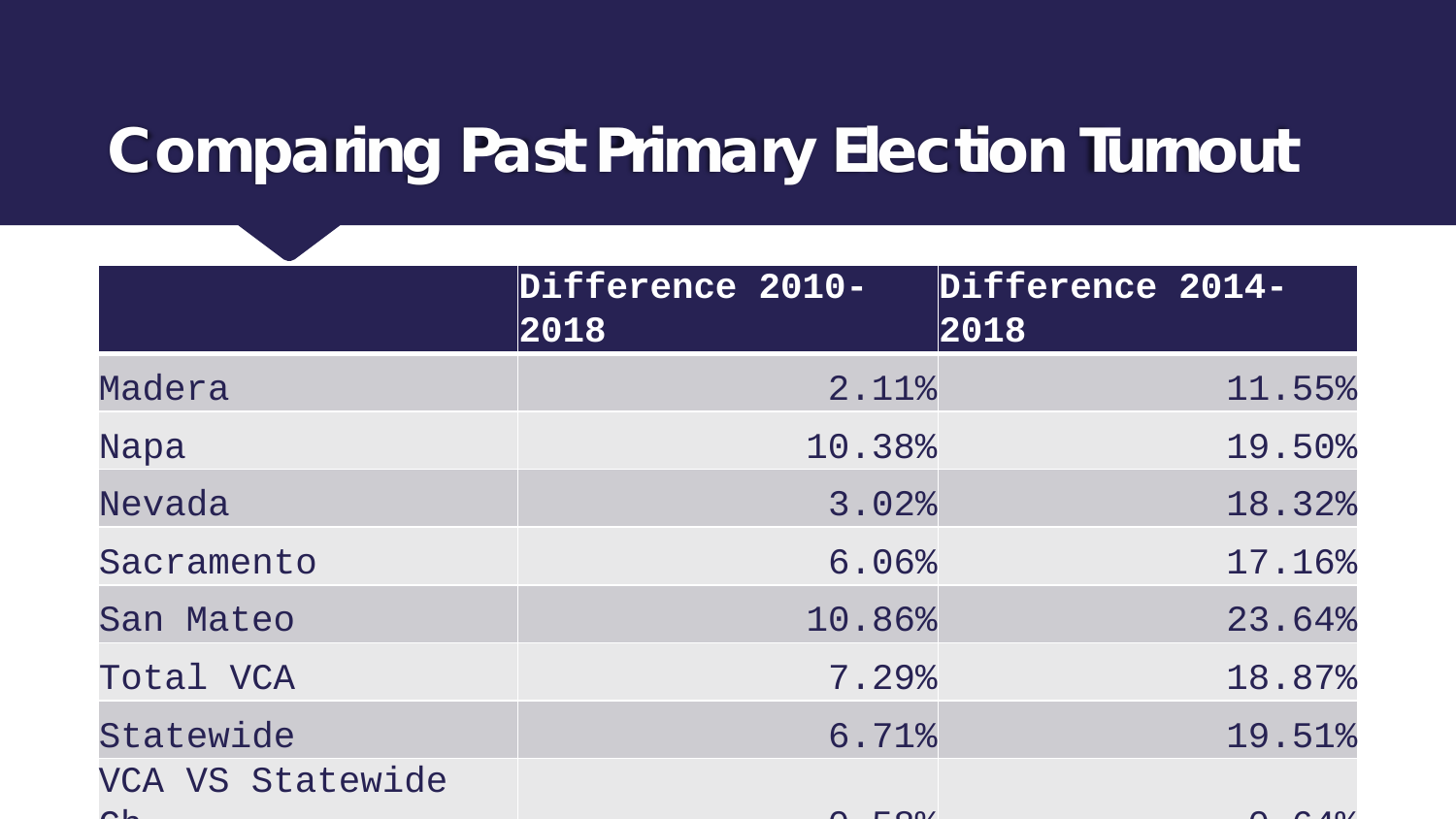## **Primary Election Turnout (Age)**

**Primary Turnout by Age Group**

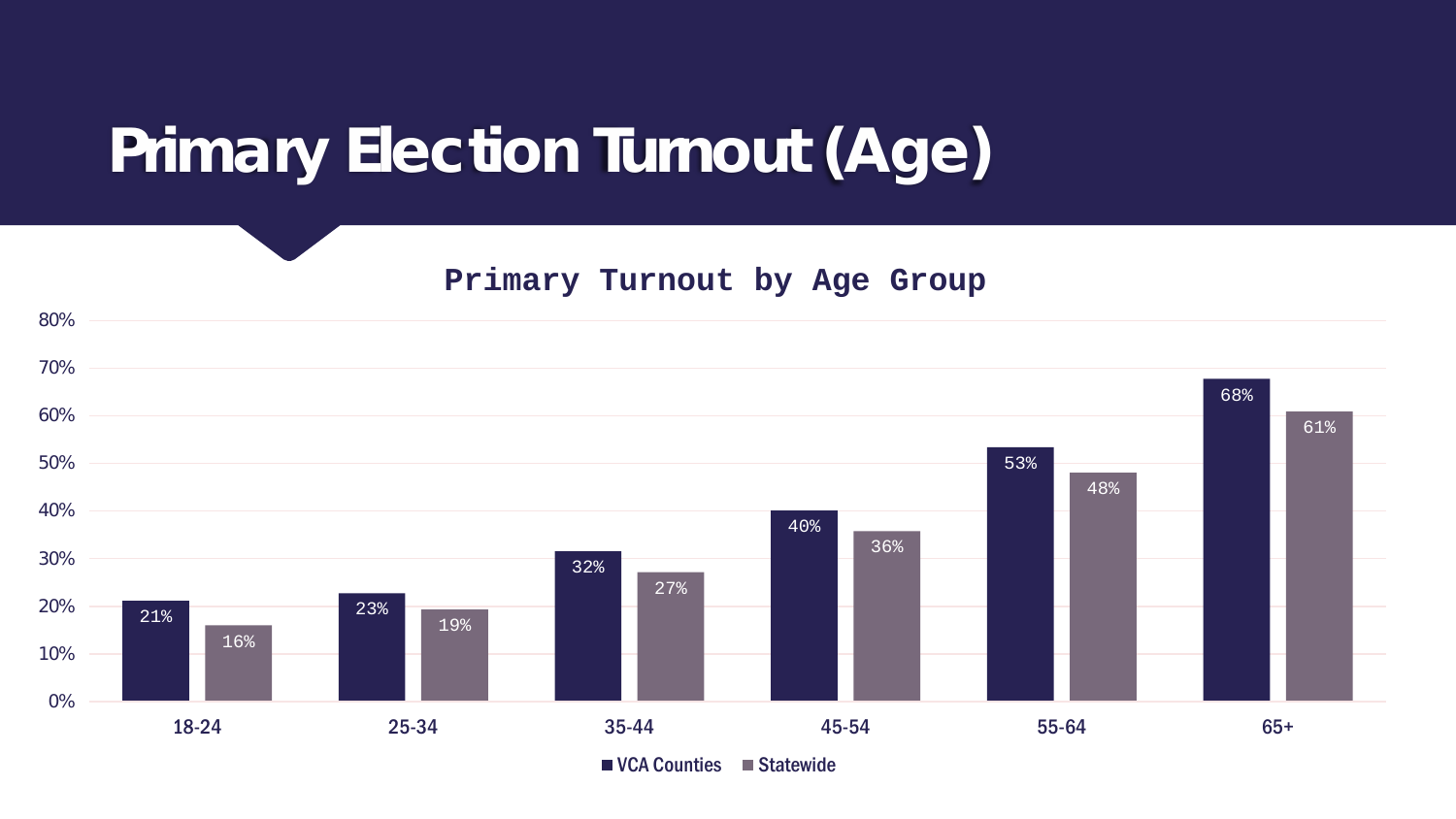### **General Election Turnout (Age)**

**General Turnout by Age Group**

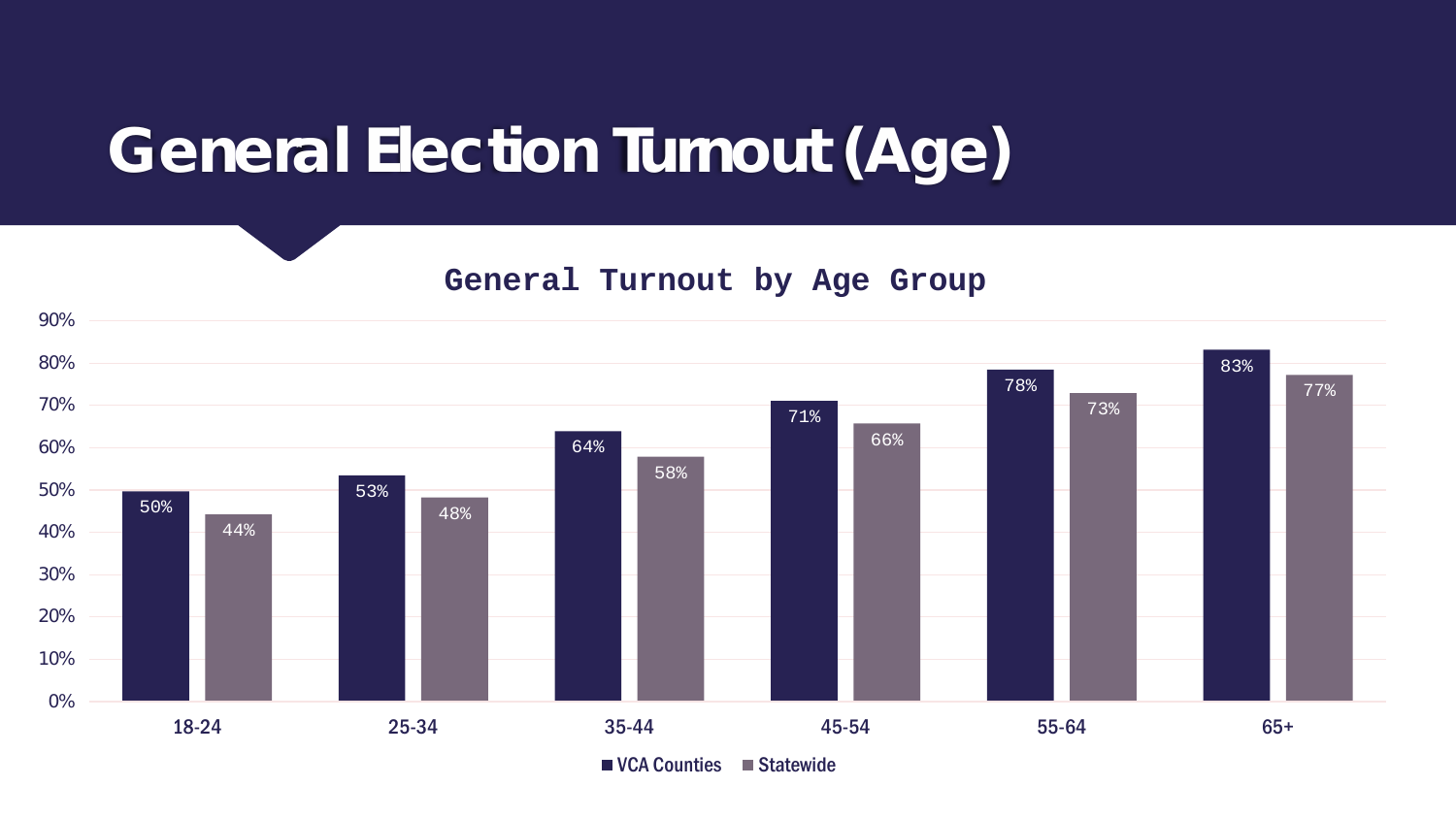## **Primary Election Turnout (Ethnicity)**

**Primary Turnout by Ethnic Group** (based on VoteCal data)



■ VCA Counties ■ Statewide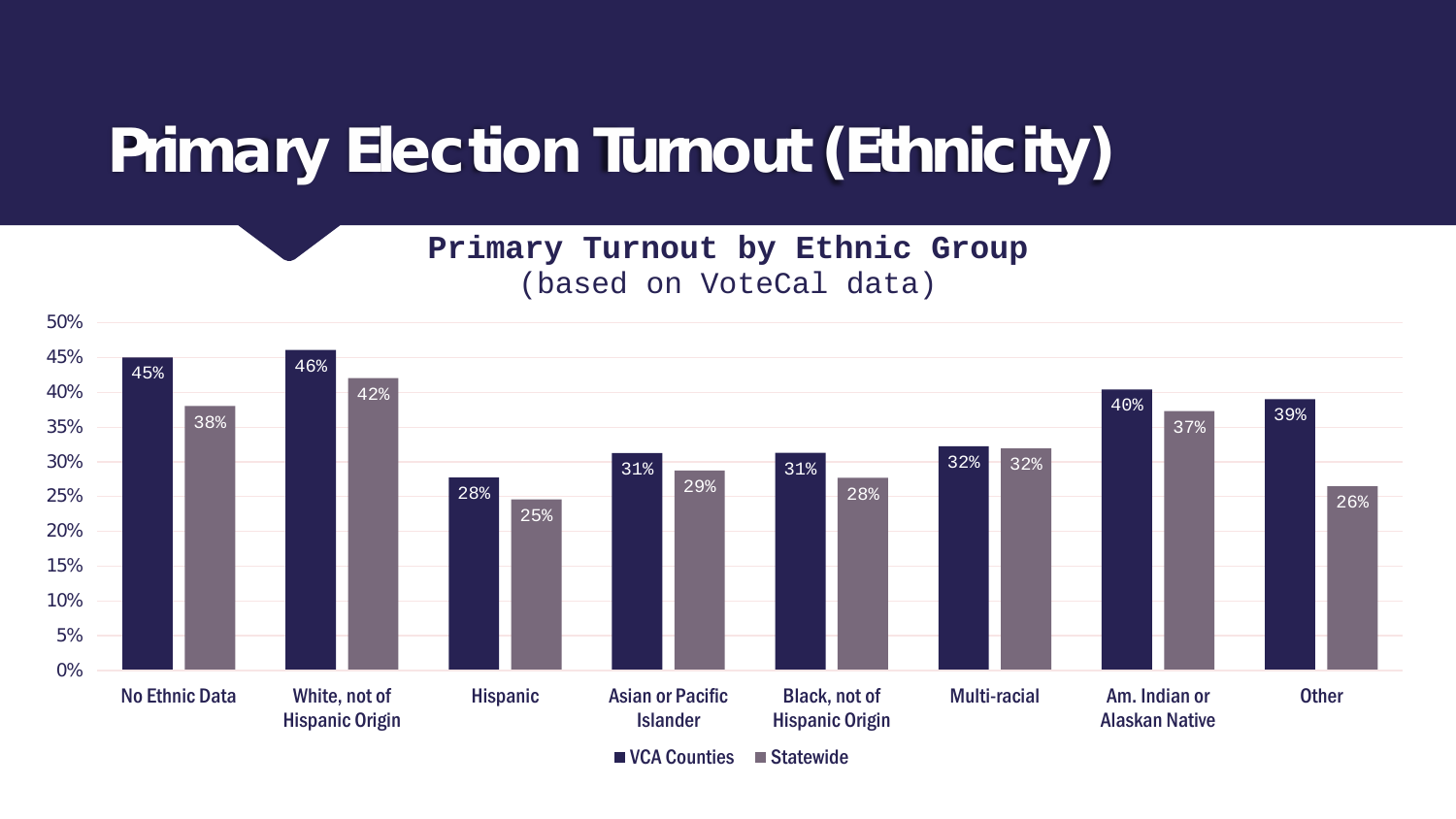## **General Election Turnout (Ethnicity)**

**General Election Turnout by Ethnic Group** (based on VoteCal data)



■ VCA Counties ■ Statewide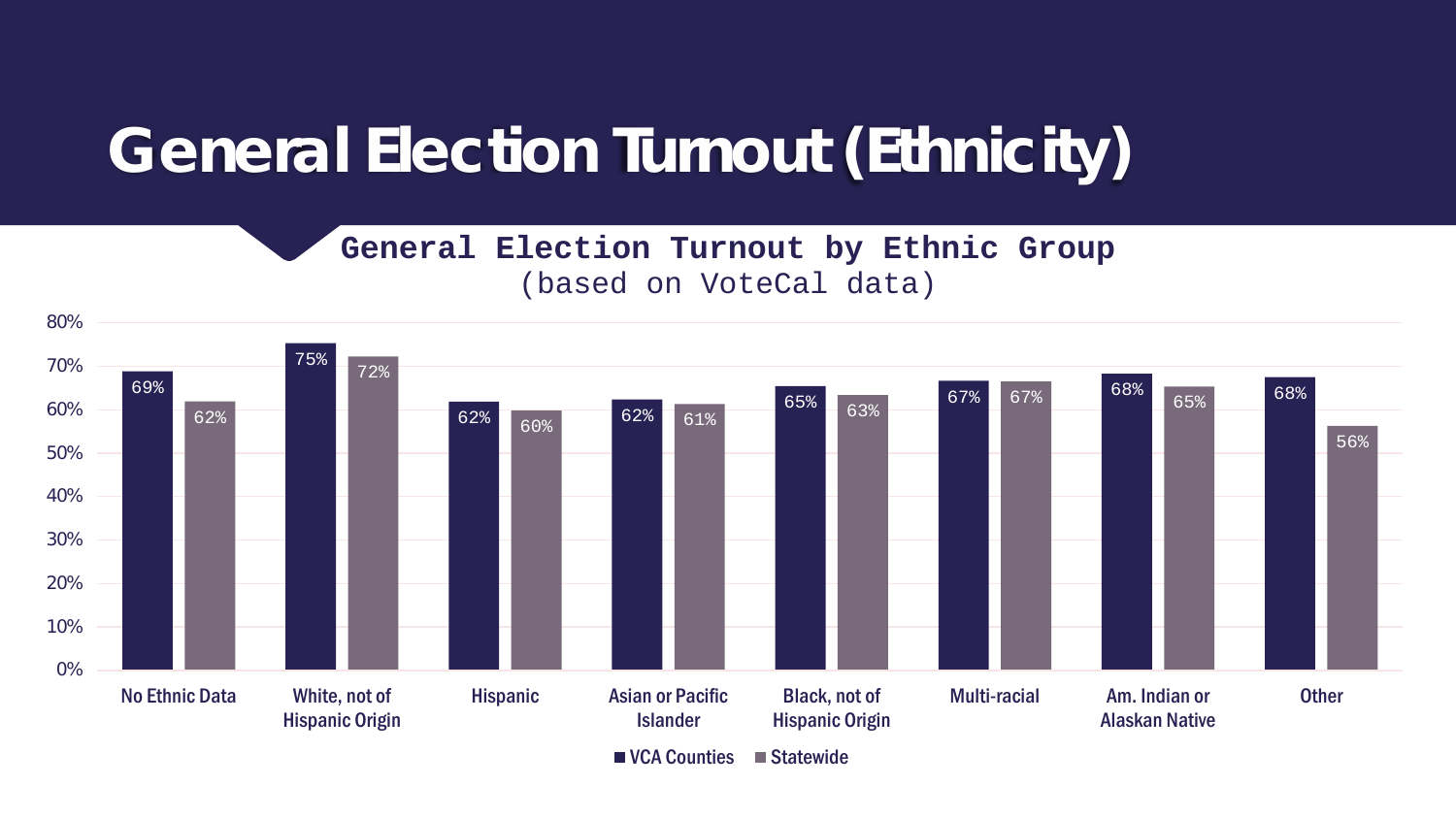# **Voting Methods**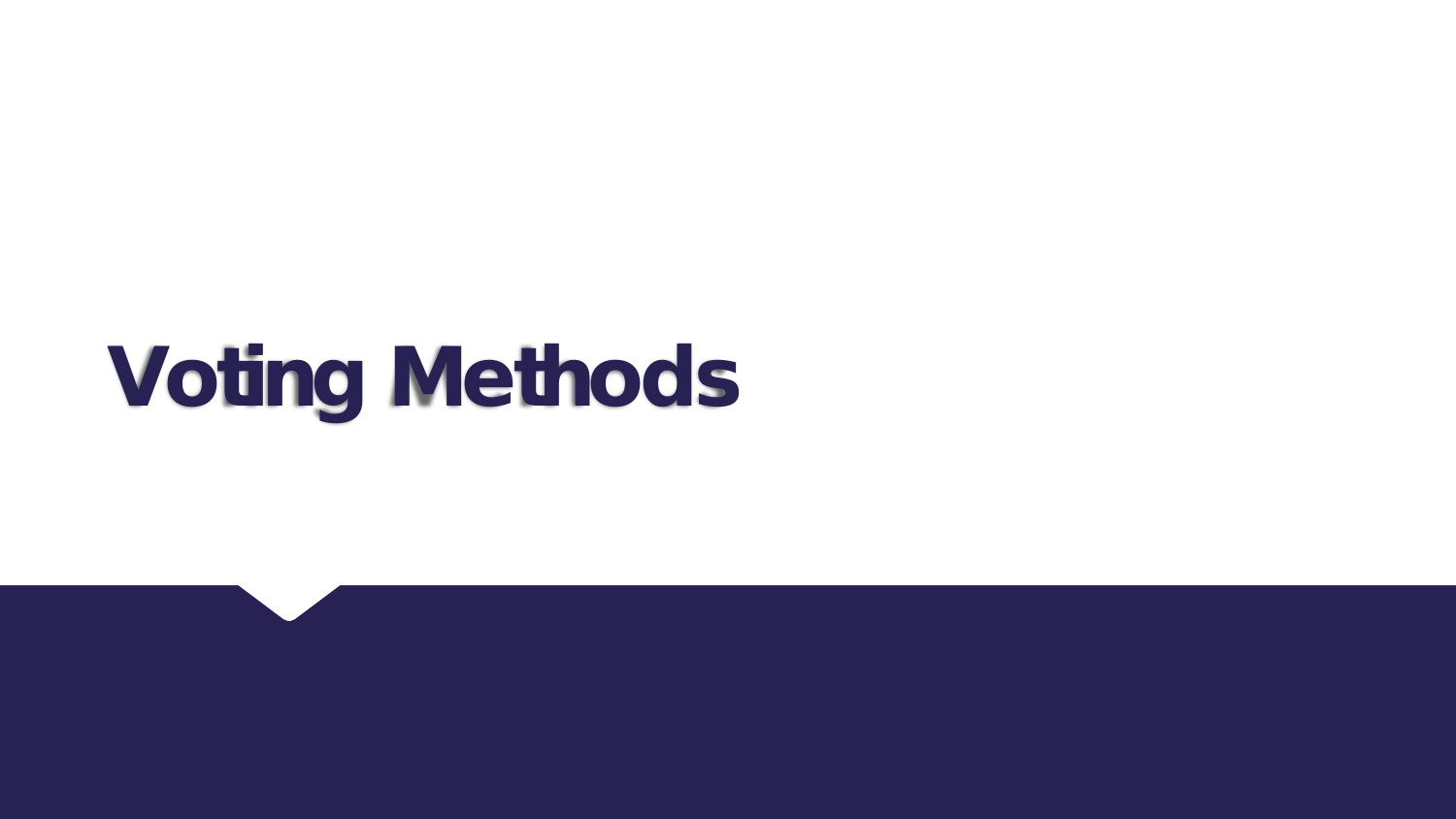## **Voting Methods**

**In-Person vs. VBM Ballot Voting**



**Primary Election General Election**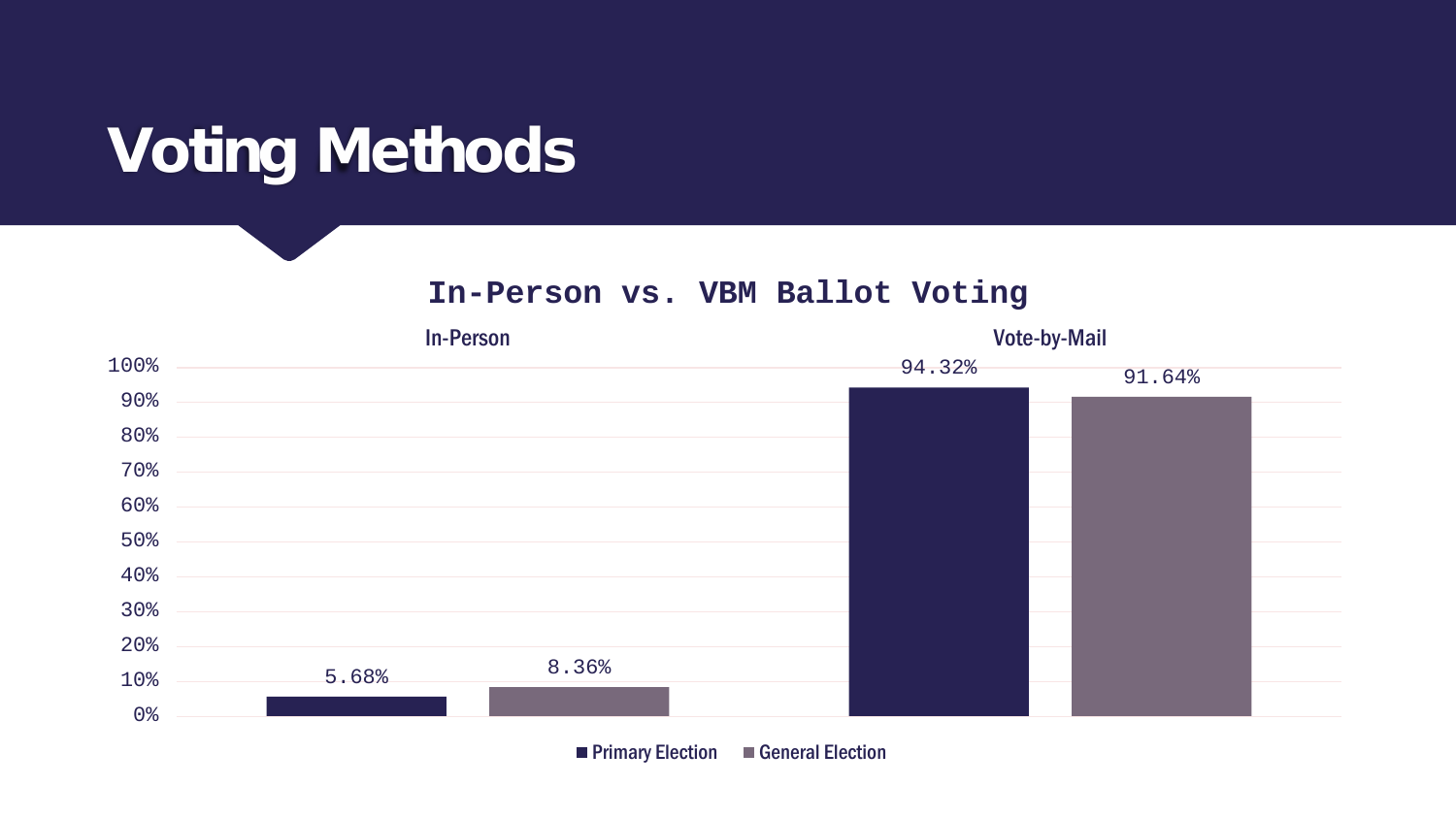# **Primary Election Voting Methods (Ethnicity)**

6% 6% 6% 6% 11% 13% 11% 8% 9% 94% 94% 94% 89% 87% 89% 92% 91% 0% 10% 20% 30% 40% 50% 60% 70% 80% 90% 100% No Ethnic Info White, not of Hispanic Origin Asian or Pacific Islander Hispanic Black, not of Hispanic Origin Multi-racial Other American Indian or Alaskan Native **In-Person vs. VBM Ballot Voting, by Ethnicity**

■ In-Person ■ Vote-by-Mail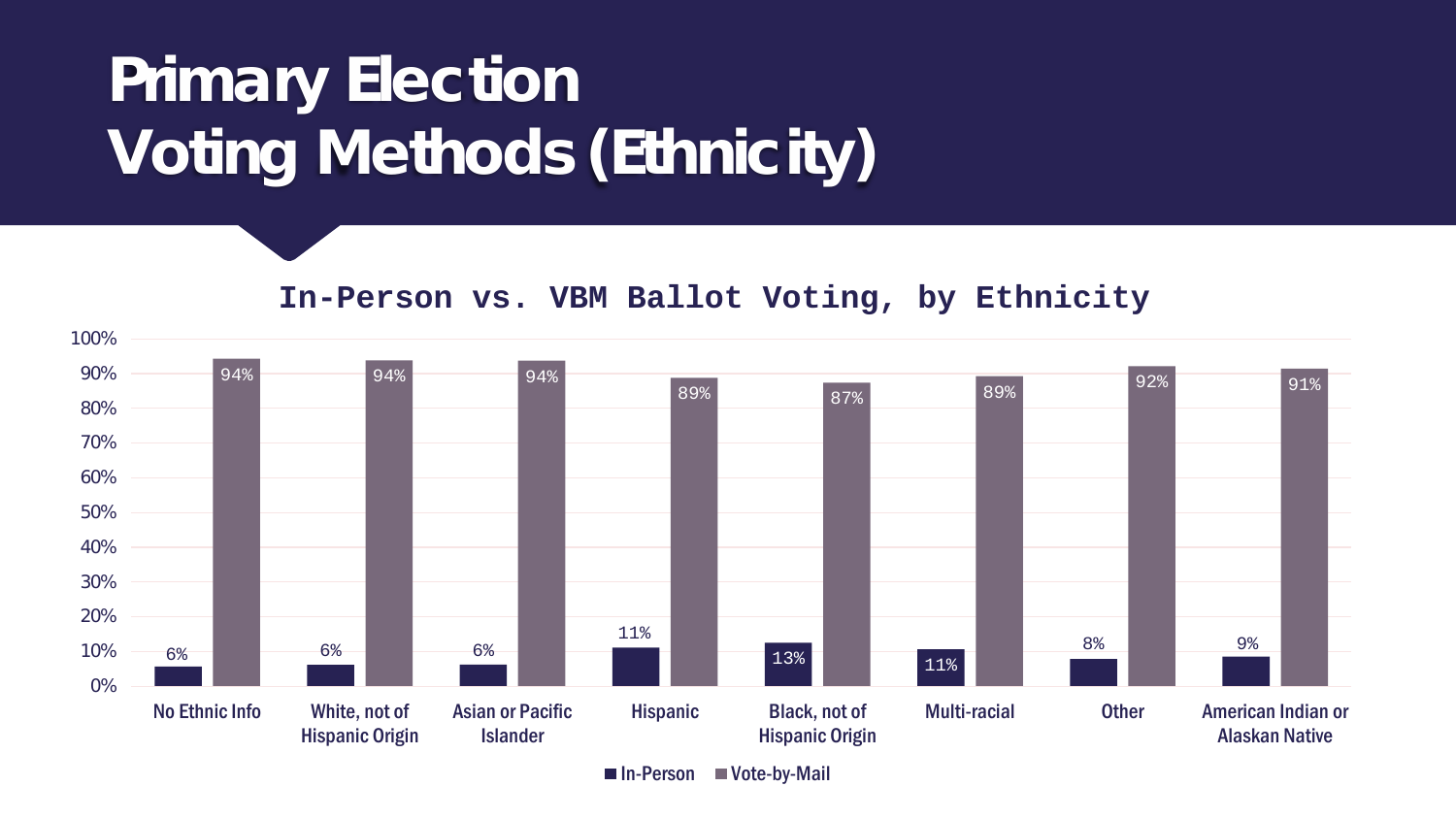# **General Election Voting Methods (Ethnicity)**

**In-Person vs. VBM Ballot Voting, by Ethnicity**



 $\blacksquare$  In Person  $\blacksquare$  Vote-By-Mail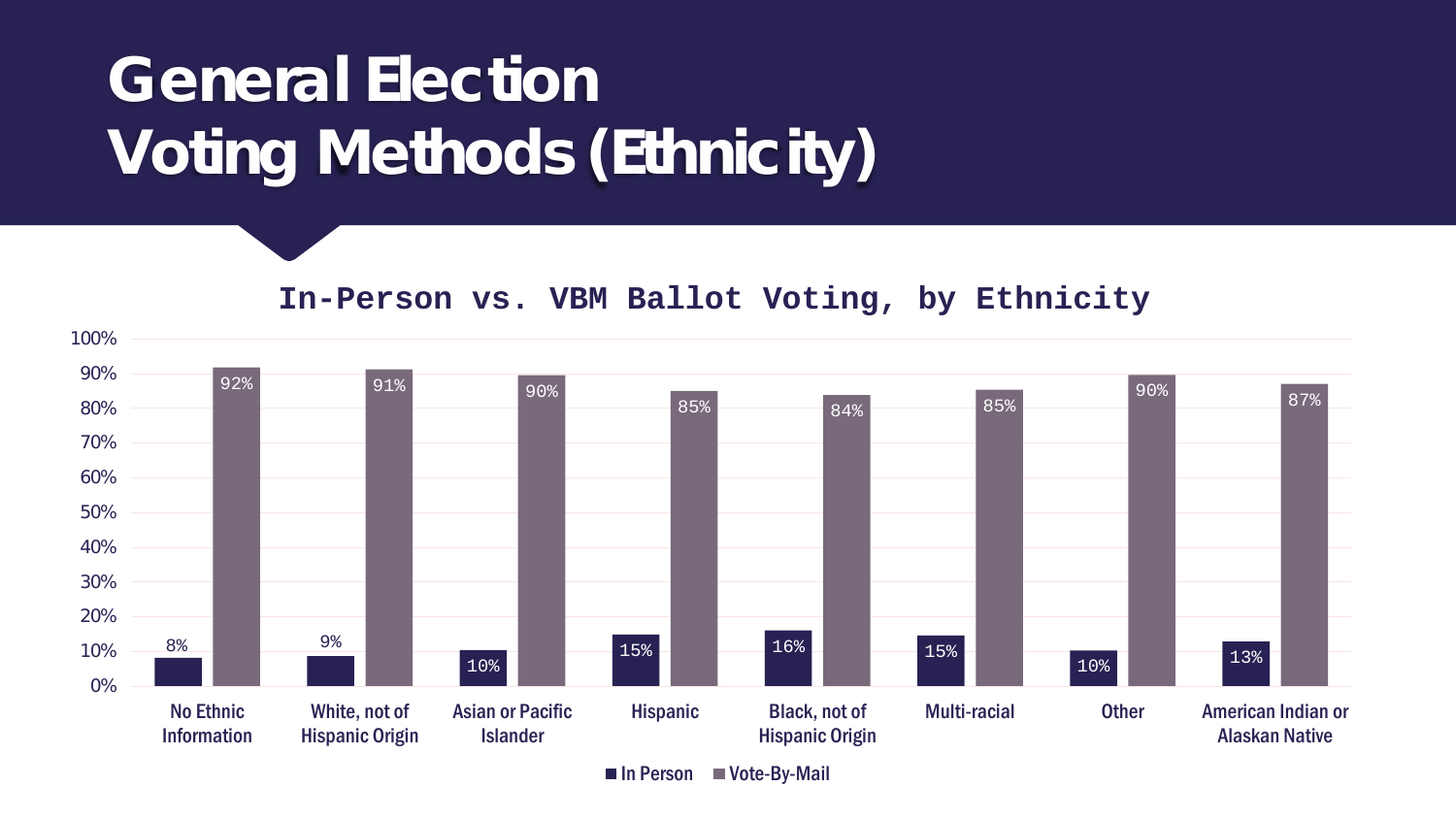# **VBM Ballots**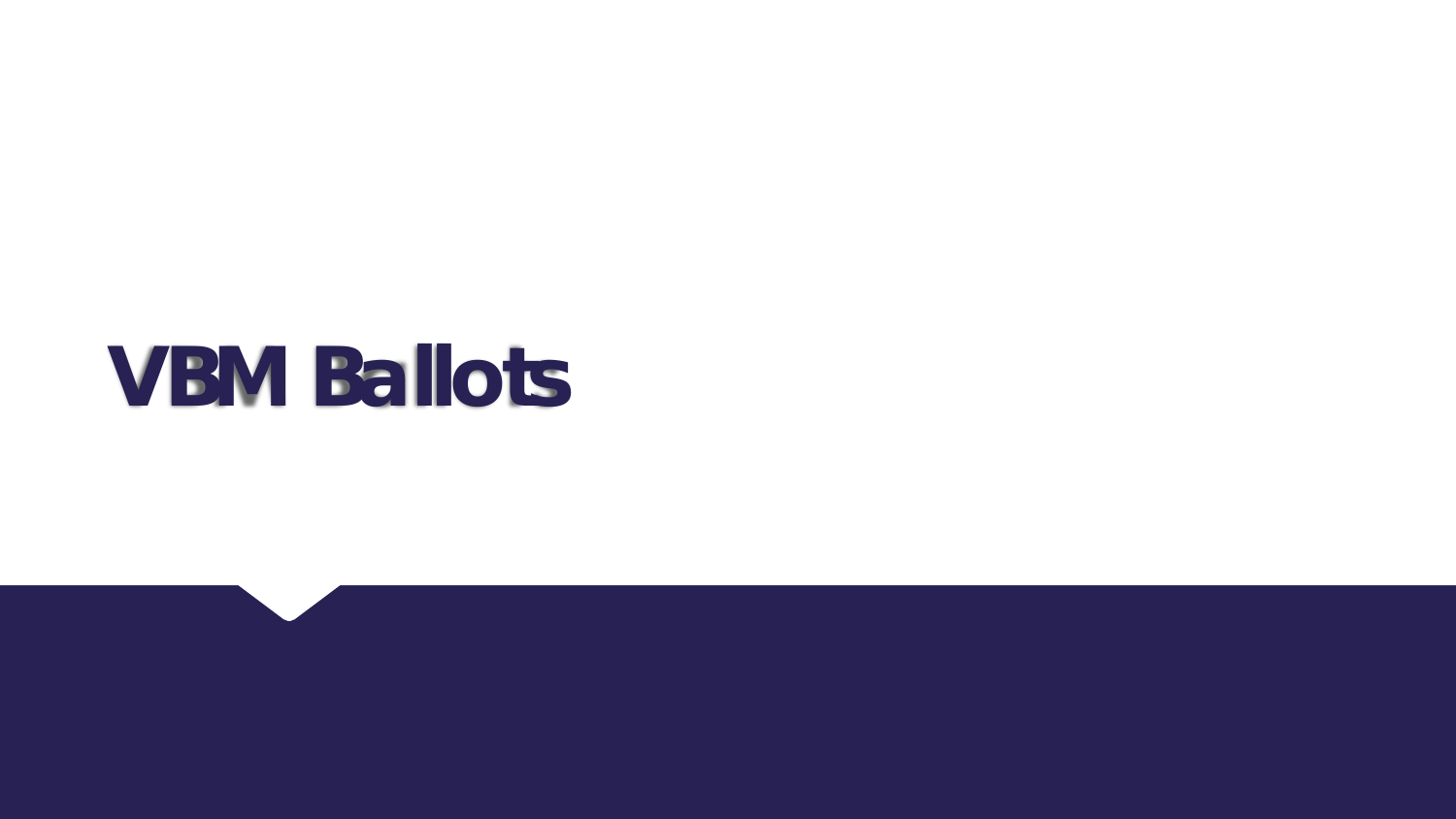### **Primary Election Vote-by-Mail Return Method (Age)**

#### **VBM Return Method by Age**

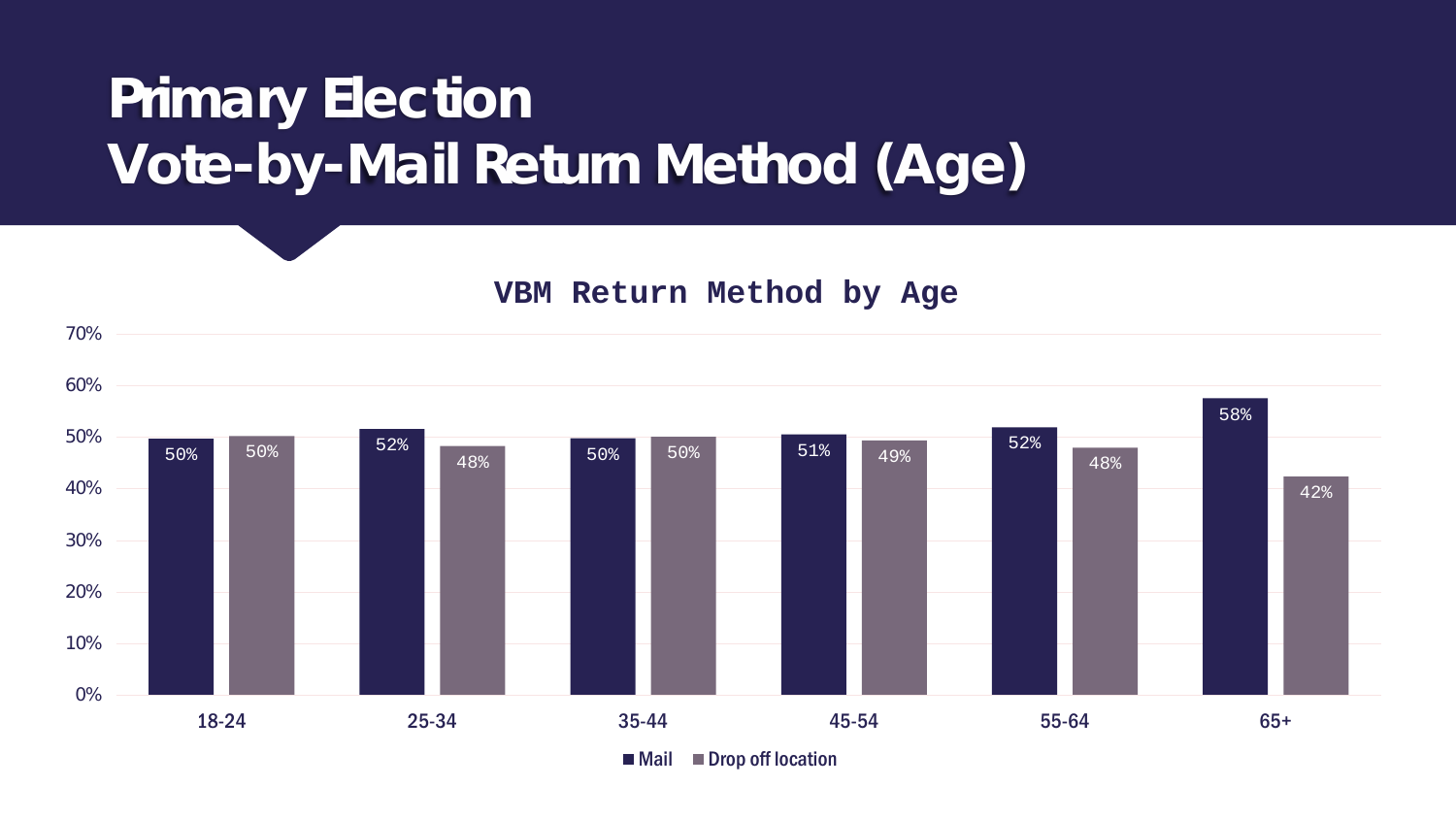### **General Election Vote-by-Mail Return Method (Age)**

#### **VBM Return Method by Age**

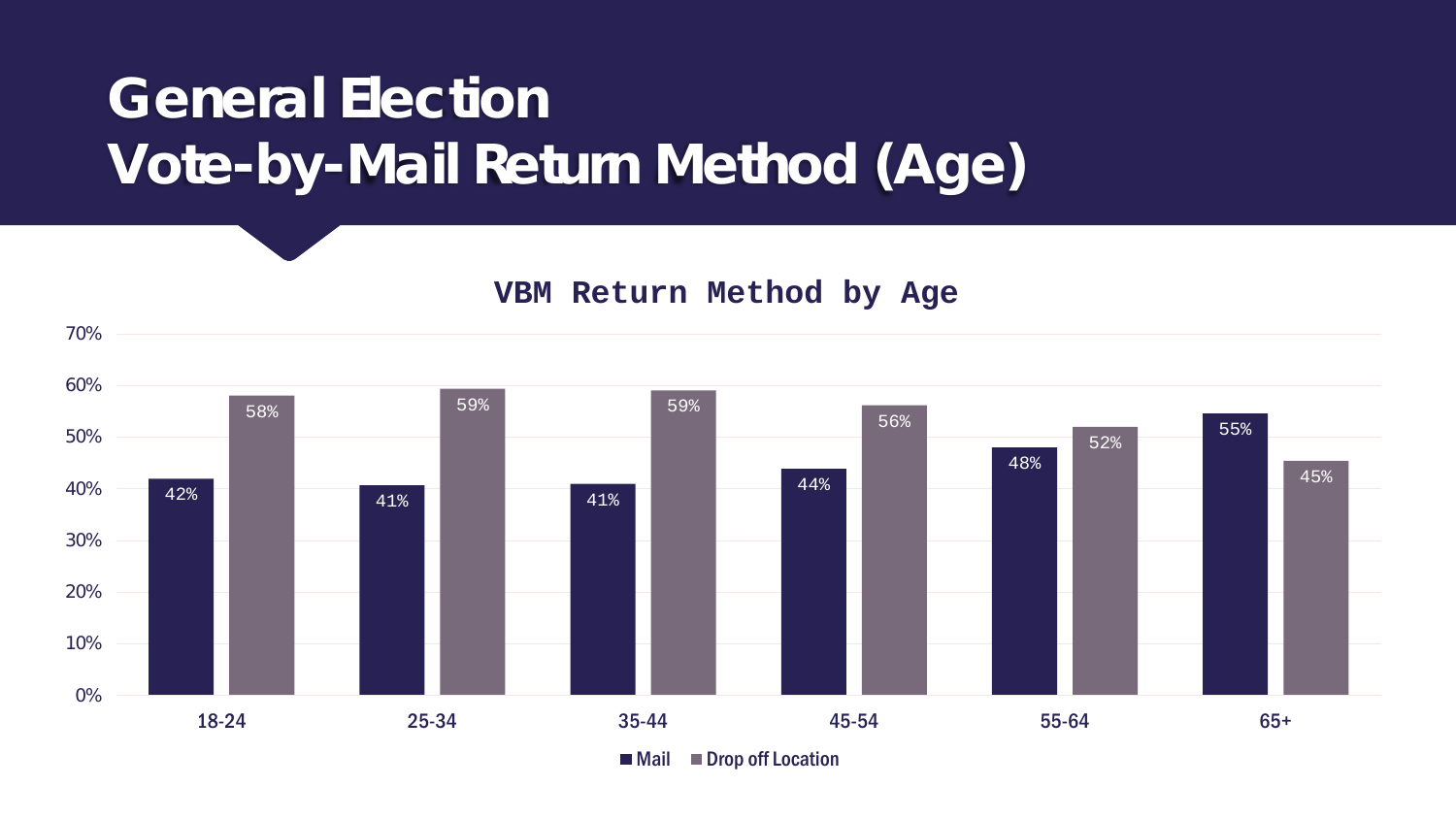# **Rejected Ballots**